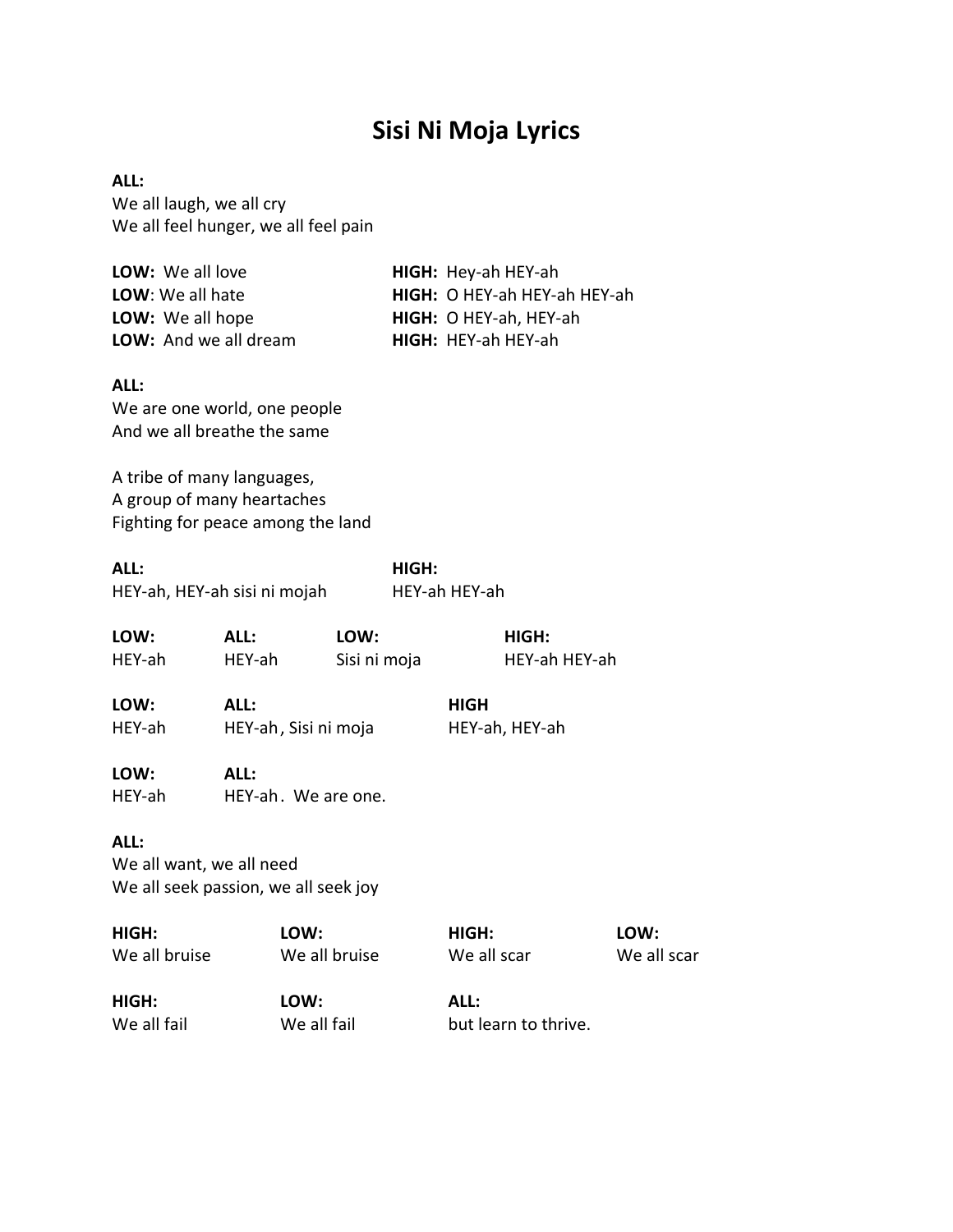**ALL:** We are one world, one people And we all breathe the same

In the darkness of the night and in the glory of the morning We walk along the path and find our way

**ALL: HIGH:** HEY-ah, HEY-ah sisi ni mojah HEY-ah HEY-ah

| LOW:           | ALL:                         | LOW:         |             | HIGH:          |
|----------------|------------------------------|--------------|-------------|----------------|
| HEY-ah         | HEY-ah                       | Sisi ni moja |             | HEY-ah HEY-ah  |
| LOW:<br>HEY-ah | ALL:<br>HEY-ah, Sisi ni moja |              | <b>HIGH</b> | HEY-ah, HEY-ah |

| LOW:   | ALL:    |
|--------|---------|
| HEY-ah | HEY-ah. |

### **ALL:**

Now we stand here together, and lift our hearts in song To the rhythm of this moment in our lives

### *\*\*CALMLY, SOFTLY\*\**

**HIGH: LOW:** HEY-ah, HEY-ah sisi ni moja HEY-ah, HEY-ah sisi ni moja

**HIGH: ALL:** HEY-ah, HEY-ah sisi ni moja HEY-ah, HEY-ahhhhh

*\*\*\*WATCH!!!\*\**